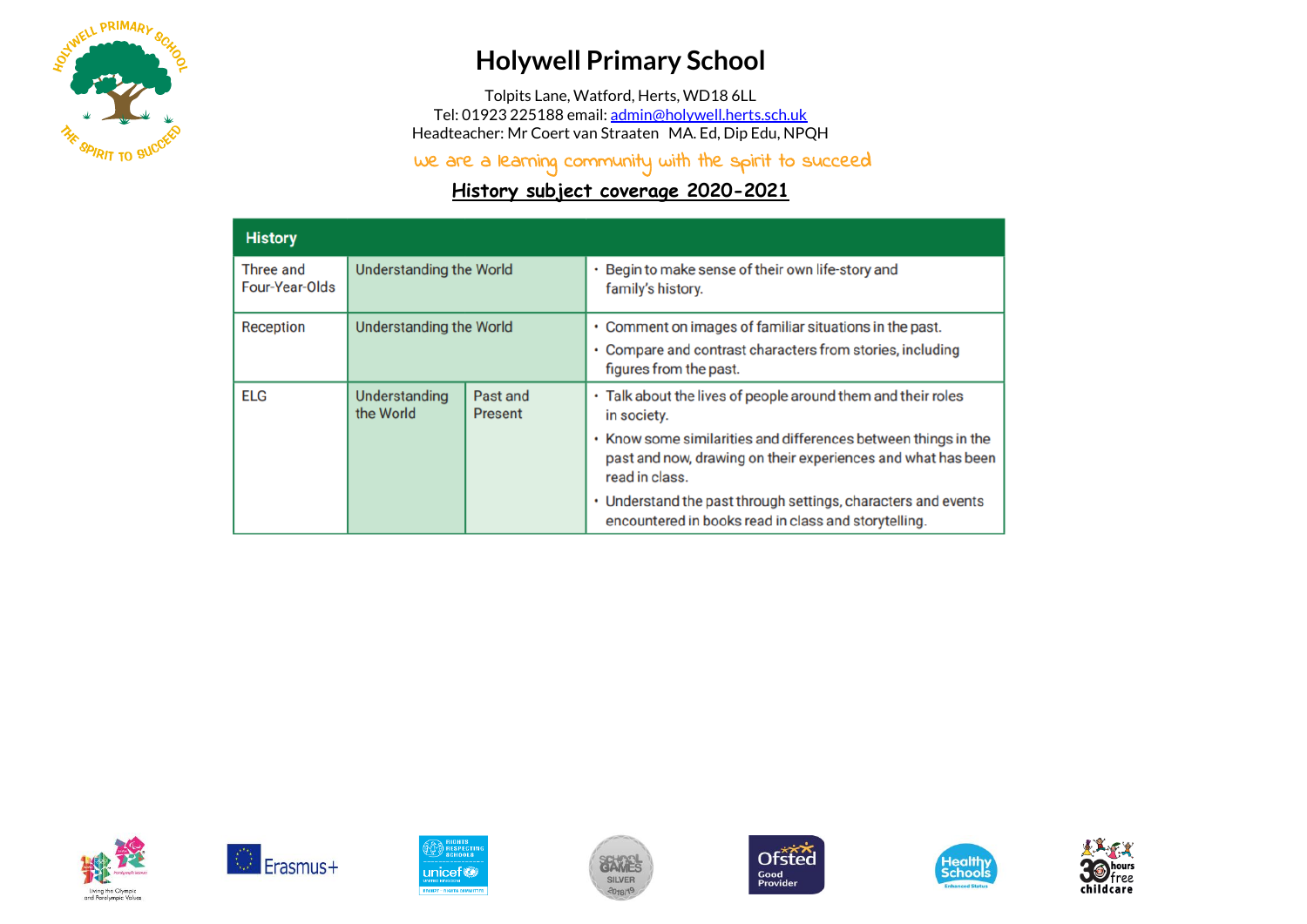|                                | Year 1                                                                                                                                                                                                                                                                                              | Year 2                                                                                                                                                                                                                                                                                                              | Year 3 & Year 4                                                                                                                                                                                                                                                                  | Year 3 & Year 4                                                                                                                                                                                                                                                                 | Year 5                                                                                                                                                                                                                                                                                                                                                                                                                                                                                   | Year 6                                                                                                                                                                                                                                                                                                                                                           |
|--------------------------------|-----------------------------------------------------------------------------------------------------------------------------------------------------------------------------------------------------------------------------------------------------------------------------------------------------|---------------------------------------------------------------------------------------------------------------------------------------------------------------------------------------------------------------------------------------------------------------------------------------------------------------------|----------------------------------------------------------------------------------------------------------------------------------------------------------------------------------------------------------------------------------------------------------------------------------|---------------------------------------------------------------------------------------------------------------------------------------------------------------------------------------------------------------------------------------------------------------------------------|------------------------------------------------------------------------------------------------------------------------------------------------------------------------------------------------------------------------------------------------------------------------------------------------------------------------------------------------------------------------------------------------------------------------------------------------------------------------------------------|------------------------------------------------------------------------------------------------------------------------------------------------------------------------------------------------------------------------------------------------------------------------------------------------------------------------------------------------------------------|
|                                |                                                                                                                                                                                                                                                                                                     |                                                                                                                                                                                                                                                                                                                     | Year A                                                                                                                                                                                                                                                                           | <b>Year B</b>                                                                                                                                                                                                                                                                   |                                                                                                                                                                                                                                                                                                                                                                                                                                                                                          |                                                                                                                                                                                                                                                                                                                                                                  |
| Chronological<br>understanding | When learning about<br>significant individuals,<br>pupils will focus on Great<br>Inventors such as William<br>Caxton and Tim Berners<br>Lee. Children will learn<br>how to sequence events.<br>They will begin to<br>develop their vocabulary<br>using words and phrases:<br>old, new, young, days, | When learning about The<br>Great Fire of London,<br>pupils will learn how to put<br>people, events or objects in<br>order using a given scale.<br>They will develop their<br>vocabulary by being<br>introduced to words and<br>phrases such as recently,<br>before, after, now, later.<br>Use past and present when | Pupils will focus on using<br>timelines to place events in order<br>when learning about the Stone<br>Age. They will begin to<br>understand a timeline can be<br>divided into BC and AD.<br>They will broaden their<br>vocabulary to learn words and<br>phrases: century, decade. | Pupils will focus on using<br>timelines to place events in<br>order when learning about<br>the Iron Age. They will begin<br>to understand a timeline can<br>be divided into BC and AD.<br>They will broaden their<br>vocabulary to learn words<br>and phrases: century, decade. | In Year 5 pupils learn about the Romans.<br>They begin to use timelines to place and<br>sequence local, national and international<br>events within this period.<br>Building on their prior learning, pupils<br>will begin to identify changes within and<br>across historical periods. They will learn<br>to make connections between recent<br>history into present, using $21st$ century<br>and the past using $19th$ and $20th$ centuries.<br>They will learn events using words and | In Year 6 pupils learn about<br>Anglo-Saxons. They use timelines<br>to place events, periods and<br>cultural movements. They will<br>need to demonstrate changes and<br>developments in culture,<br>technology, religion and society.<br>They will describe main changes<br>using words such as: social,<br>religious, political, technological<br>and cultural. |
|                                | months                                                                                                                                                                                                                                                                                              | telling others about an<br>event.                                                                                                                                                                                                                                                                                   |                                                                                                                                                                                                                                                                                  |                                                                                                                                                                                                                                                                                 | phrases such as: century, decade, BC,<br>AD, after, before, during, Tudors,<br>Stuarts, Victorians, era, period.                                                                                                                                                                                                                                                                                                                                                                         |                                                                                                                                                                                                                                                                                                                                                                  |

|                                                     | Year 1                                                                                                                                                                                                                                                                    | Year 2                                                                                                                                                                                                                                                                                                                                                                                                                                             | Year 3 & Year 4                                                                                                                                                                                                                                                                                                                                                                                                                                                                                                                                                                                                                                                                                                                                                                                                                                                                                                                                                                                                                                       | Year 3 & Year 4                                                                                                                                                                                                                                                                                                                                                                                                                                                                                                                                                                                                                                                                                                                                                                                                                                                                                                                                                                                                                                            | Year 5                                                                                                                                                                                                                                                                                                                                                                                      | Year 6                                                                                                                                                                                                                                                                                                                                                                                                                                                                                                                             |
|-----------------------------------------------------|---------------------------------------------------------------------------------------------------------------------------------------------------------------------------------------------------------------------------------------------------------------------------|----------------------------------------------------------------------------------------------------------------------------------------------------------------------------------------------------------------------------------------------------------------------------------------------------------------------------------------------------------------------------------------------------------------------------------------------------|-------------------------------------------------------------------------------------------------------------------------------------------------------------------------------------------------------------------------------------------------------------------------------------------------------------------------------------------------------------------------------------------------------------------------------------------------------------------------------------------------------------------------------------------------------------------------------------------------------------------------------------------------------------------------------------------------------------------------------------------------------------------------------------------------------------------------------------------------------------------------------------------------------------------------------------------------------------------------------------------------------------------------------------------------------|------------------------------------------------------------------------------------------------------------------------------------------------------------------------------------------------------------------------------------------------------------------------------------------------------------------------------------------------------------------------------------------------------------------------------------------------------------------------------------------------------------------------------------------------------------------------------------------------------------------------------------------------------------------------------------------------------------------------------------------------------------------------------------------------------------------------------------------------------------------------------------------------------------------------------------------------------------------------------------------------------------------------------------------------------------|---------------------------------------------------------------------------------------------------------------------------------------------------------------------------------------------------------------------------------------------------------------------------------------------------------------------------------------------------------------------------------------------|------------------------------------------------------------------------------------------------------------------------------------------------------------------------------------------------------------------------------------------------------------------------------------------------------------------------------------------------------------------------------------------------------------------------------------------------------------------------------------------------------------------------------------|
|                                                     |                                                                                                                                                                                                                                                                           |                                                                                                                                                                                                                                                                                                                                                                                                                                                    | <b>Year A</b>                                                                                                                                                                                                                                                                                                                                                                                                                                                                                                                                                                                                                                                                                                                                                                                                                                                                                                                                                                                                                                         | <b>Year B</b>                                                                                                                                                                                                                                                                                                                                                                                                                                                                                                                                                                                                                                                                                                                                                                                                                                                                                                                                                                                                                                              |                                                                                                                                                                                                                                                                                                                                                                                             |                                                                                                                                                                                                                                                                                                                                                                                                                                                                                                                                    |
| Range<br>and depth<br>of<br>historical<br>knowledge | When learning about<br>significant individuals<br>with a particular focus<br>on great artists such as<br>Peter Bruegel the Elder<br>and LS Lowry, pupils<br>are encouraged to tell<br>the difference between<br>past and present and<br>compare their lives to<br>others. | Year 2 focuses on<br>significant individuals<br>with close attention to<br>great explorers, such as<br><b>Christopher Columbus</b><br>and Neil Armstrong.<br>Pupils use information to<br>describe the past and<br>compare differences.<br>They learn how to<br>recount main events.<br>When learning about<br>significant individuals,<br>pupils are encouraged to<br>use evidence to explain<br>reasons why people in<br>past acted as they did. | Year 3 and 4 focuses their learning on<br>the Indus Valley. Pupils will learn how<br>to use evidence to describe past:<br>houses and settlements:<br>culture and leisure; activities; clothes;<br>way of life and actions of people;<br>buildings and their uses;<br>people's beliefs and attitudes; things of<br>importance to people and<br>differences between the lives of the rich<br>and poor.<br>Pupils will learn how to describe<br>similarities and differences between<br>people, events and objects and show<br>changes on a timeline.<br>When learning about the Stone Age<br>pupils will develop their understanding<br>of past societies and periods.<br>They will learn how to identify ideas,<br>beliefs, attitudes and experiences of<br>men, women and children from the past.<br>Pupils will learn how to give reasons for<br>why changes in houses, culture, leisure,<br>clothes, buildings and their uses, things<br>of importance to people, ways of life,<br>beliefs and attitudes may have occurred<br>during a time period. | Year 3 and 4 focuses their learning on<br>the Ancient Sumer. Pupils will learn<br>how to use evidence to describe past:<br>houses and settlements:<br>culture and leisure; activities; clothes;<br>way of life and actions of people;<br>buildings and their uses;<br>people's beliefs and attitudes; things of<br>importance to people and<br>differences between the lives of the rich<br>and poor.<br>Pupils will learn how to describe<br>similarities and differences between<br>people, events and objects and show<br>changes on a timeline.<br>When learning about the Ancient Sumer<br>pupils will develop their understanding<br>of past societies and periods.<br>They will learn how to identify ideas,<br>beliefs, attitudes and experiences of<br>men, women and children from the past.<br>Pupils will learn how to give reasons for<br>why changes in houses, culture, leisure,<br>clothes, buildings and their uses, things<br>of importance to people, ways of life,<br>beliefs and attitudes may have occurred<br>during a time period. | When learning about Ancient<br>Greece, pupils will learn<br>social, cultural, religious and<br>ethnic diversity of societies.<br>They will learn causes and<br>consequences of main events/<br>situations.<br>Pupils will begin to identify<br>changes and links within and<br>across the time periods<br>studied in previous years and<br>develop a better<br>understanding of chronology. | When learning about the Mayan<br>Civilisation, pupils choose<br>reliable sources of factual<br>evidence to describe: houses and<br>settlements; culture and leisure<br>activities; clothes, way of life and<br>actions of people; buildings and<br>their uses; people's beliefs,<br>religion and attitudes; things of<br>importance to people; differences<br>between lives of rich and poor.<br>Pupils will identify how many of<br>the above may have changed<br>during a time period and organise<br>the changes on a timeline. |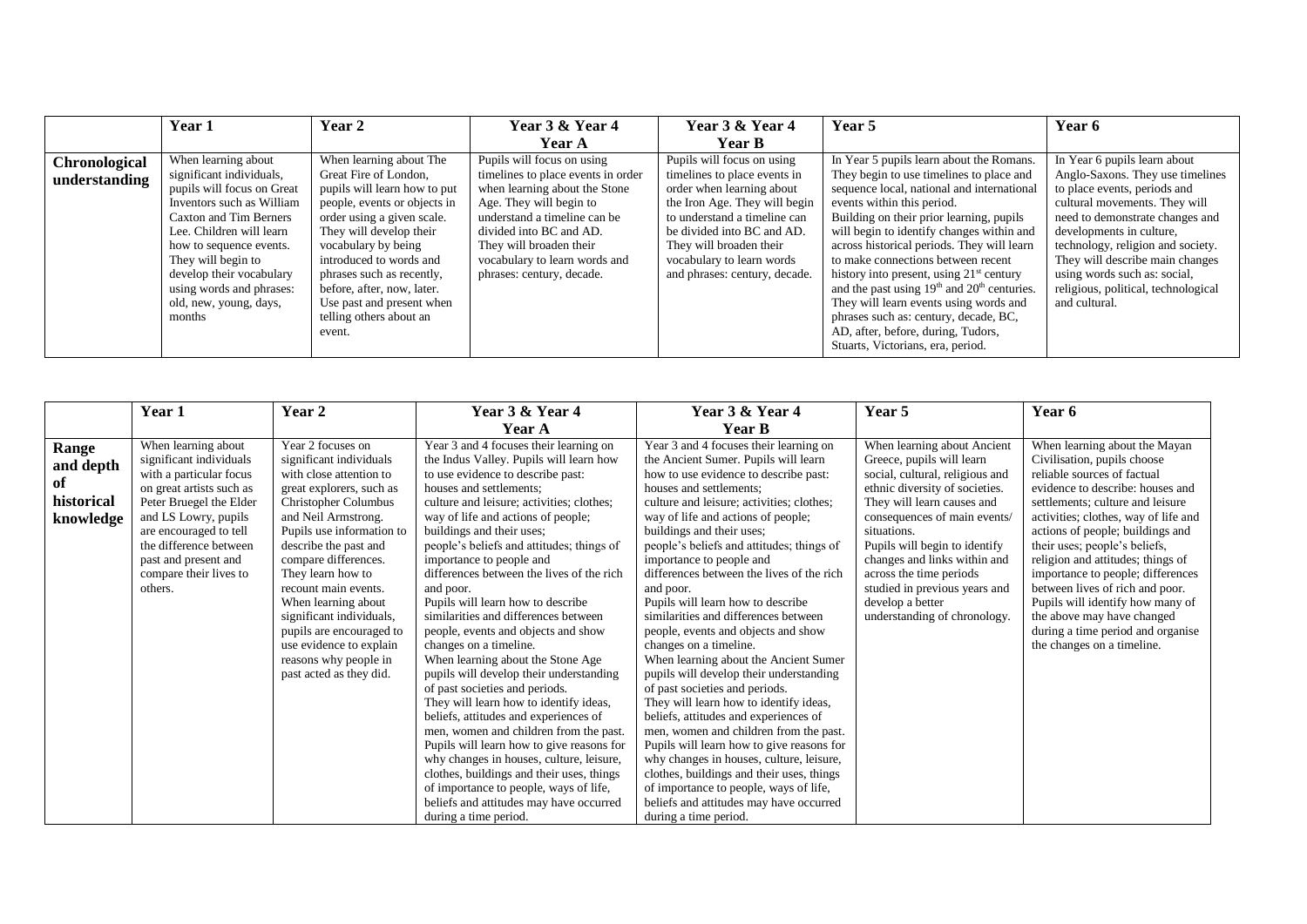|                   | Year 1                     | Year 2                         | Year 3 & Year 4                     | Year 3 & Year 4                     | Year 5                        | Year 6                              |
|-------------------|----------------------------|--------------------------------|-------------------------------------|-------------------------------------|-------------------------------|-------------------------------------|
|                   |                            |                                | Year A                              | Year B                              |                               |                                     |
| <b>Historical</b> | Begins to identify and     | Look at books and pictures     | Look at two versions of the same    | Look at two versions of the same    | Look at different versions of | Understand that the past has been   |
| interpretations   | recount some details from  | (and eye-witness accounts,     | event and identifies differences in | event and identifies differences in | the same event and identifies | represented in different ways.      |
|                   | the past from sources (eg. | photos, artefacts, buildings   | the accounts.                       | the accounts.                       | differences in the accounts.  | Suggests accurate and plausible     |
|                   | pictures, stories)         | and visits, internet).         |                                     |                                     | Gives clear reasons why there | reasons for how/why aspects of      |
|                   |                            | Tries to understand the        | Give reasons why there may be       | Give reasons why there may be       | may be different accounts of  | the past have been represented      |
|                   |                            | actions of people in the past. | different accounts of history.      | different accounts of history.      | history.                      | and interpreted in different ways.  |
|                   |                            |                                |                                     |                                     | Knows that people (now and in | Knows and understands that some     |
|                   |                            |                                |                                     |                                     | past) can represent events or | evidence is propaganda, opinion     |
|                   |                            |                                |                                     |                                     | ideas in ways that persuade   | or misinformation and that this     |
|                   |                            |                                |                                     |                                     | others                        | affects interpretations of history. |